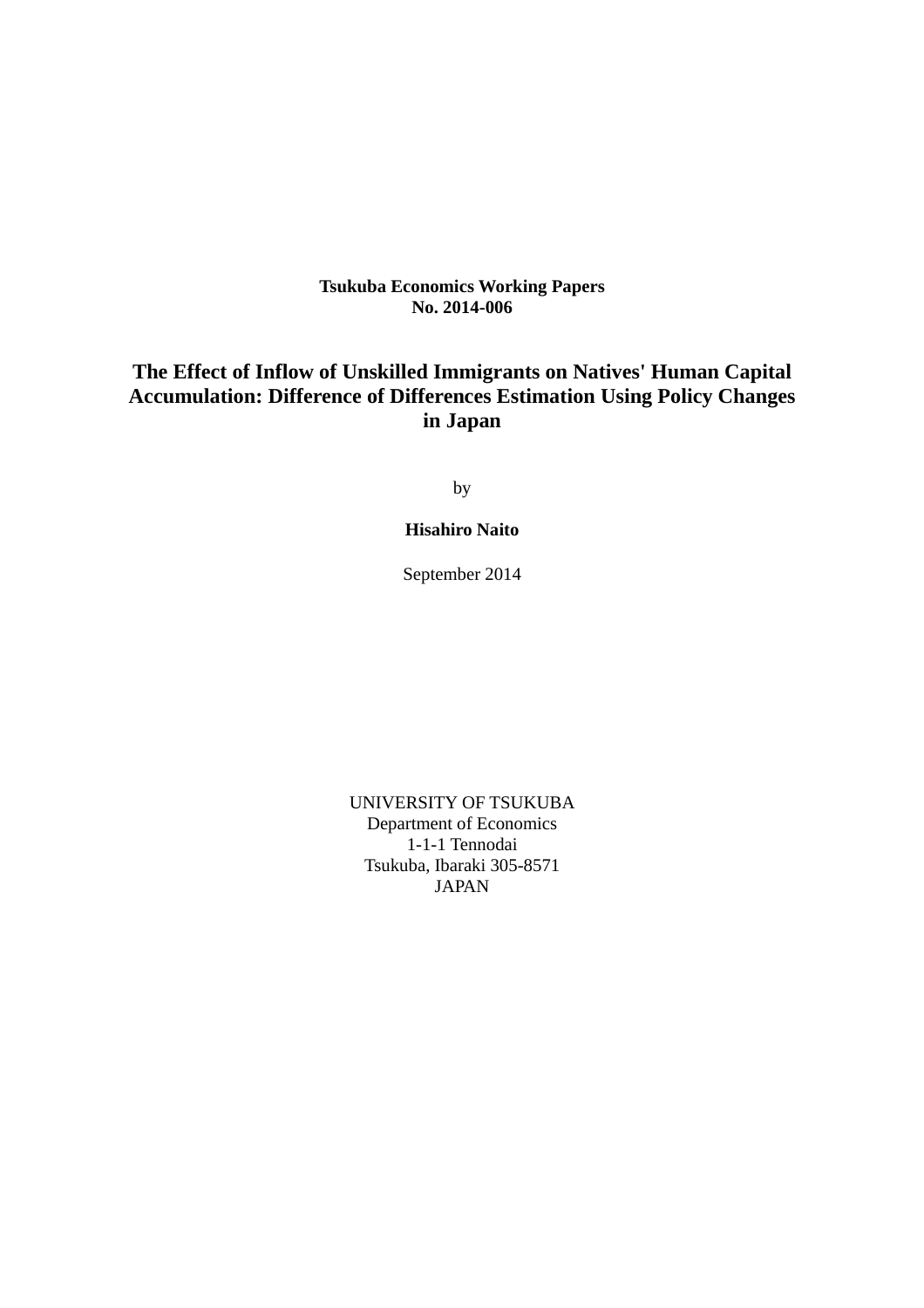# The Effect of Inflow of Unskilled Immigrants on Natives' Human Capital Accumulation: Difference of Differences Estimation Using Policy Changes in Japan

Hisahiro Naito <sup>∗</sup> Department of Economics Gradutate School of Humanities and Social Sciences University of Tsukuba

Current version, September 2014

#### Abstract

Utilizing changes of Japanese immigration law in 1990s, I study the effect of the inflow of unskilled immigrants on native's human capital accumulation by applying the difference of differences estimation method. Using 10 percent sample of the Japanese census data, I show that for individual aged 19-20 one percentage point increase of the immigrant-native ratio increased the probability of going to college by 1.3 percentage point for males and 0.8 percentage point for females. Consistently, one percentage point increase of the immigrant-native ratio reduced the probability work by 1.2 percentage point for males and 1.0 percentage point for females. For unemployment, an increase of immigrant ratio did not affect the probability of unemployment for males and decreased it for females. The regression results are robust with respect to several specifications. The results suggest that the inflow of unskilled immigrant increases the human capital accumulation of young natives.

<sup>∗</sup> email: naito@dpipe.tsukuba.ac.jp Address: The author is responsible for all remaining errors of this paper.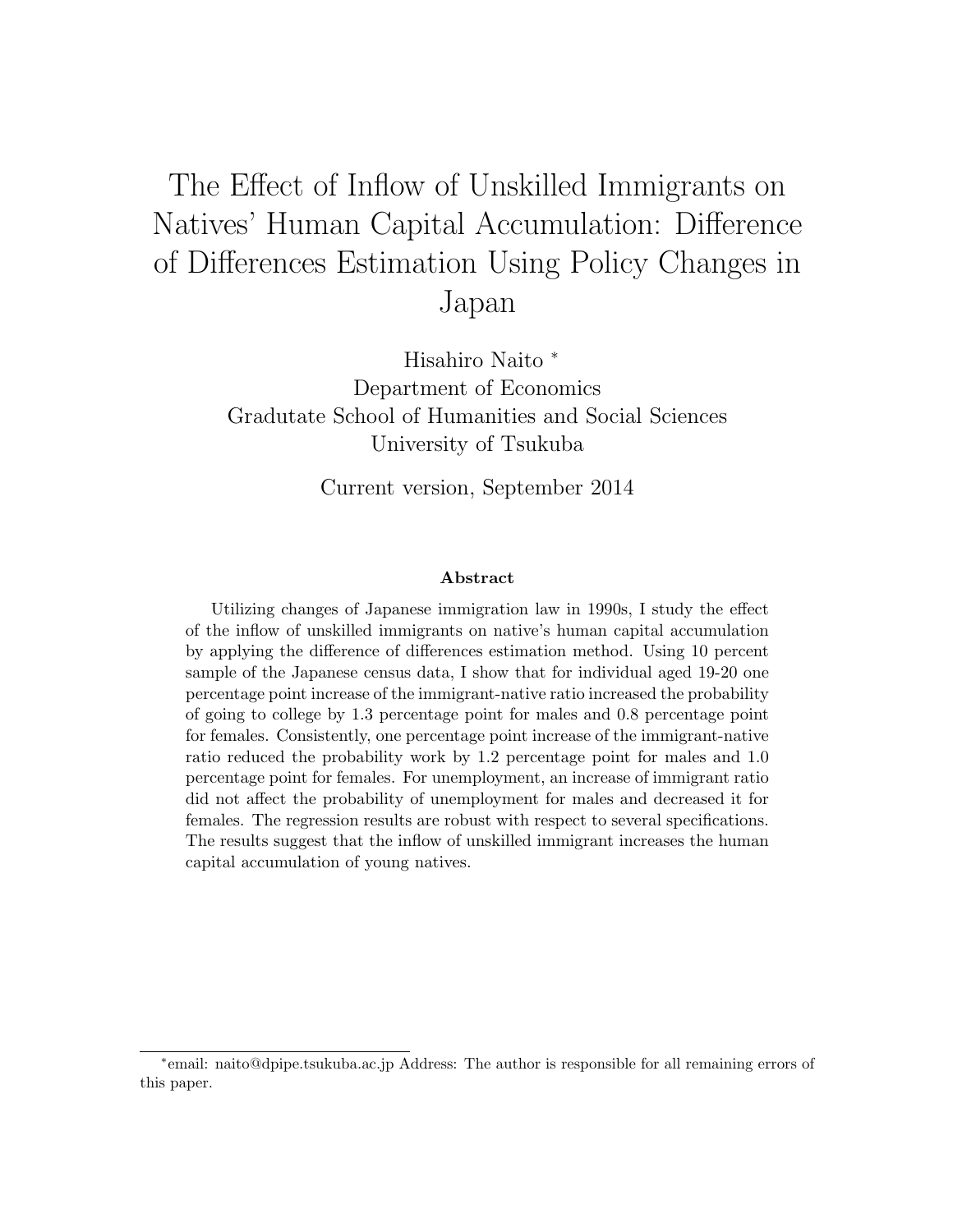#### 1 Introduction

When a young individual faces a large inflow of unskilled immigrants in the local labor market, there are several choices for a native high school student. One choice would be to go to labor market after graduation and compete with unskilled immigrants. A more natural choice would be that he/she proceeds to college, accumulates more human capital and attempts not to compete with those unskilled immigrants. If a large numbers of native high school graduates decide to accumulate more human capital, then the change of relative wage between the unskilled labor and the skill labor caused by the inflow of unskilled immigrants can be mitigated. Thus,examining how a native young individual responde to the inflow of unskilled immigrant is important from the point of policy.

In addition, studying the effect of the inflow of immigrants on young individuals is useful from the following reason. In many developed countries, the unemployment rate of the youth is usually higher that the unemployment of the old or middle aged individuals. This is partly due to the fact that young individuals have less experience in jobs and thus it is not essential to continue the firm's operation. As a result, young workers are the one who are fired first when firms are hit by the negative shocks. This implies that young individual can be affected more strongly than the middled or old aged individual by the inflow of immigrants. The purpose of this paper is to examine whether such a behavioral response exists in the data using substantia policy change on immigration law in 1990s in Japan.

Before and just after the world war II, many Japanese families immigrated to the South America especially Brazil and Peru. This is primarily due to the poor economic condition in the rural area of Japan. However, after 1960s, Japanese economy started to recover from the worst state after the world war II. In the mid 1980s, Japanese economy kept growing and was started to experience a shortage of labor. On the other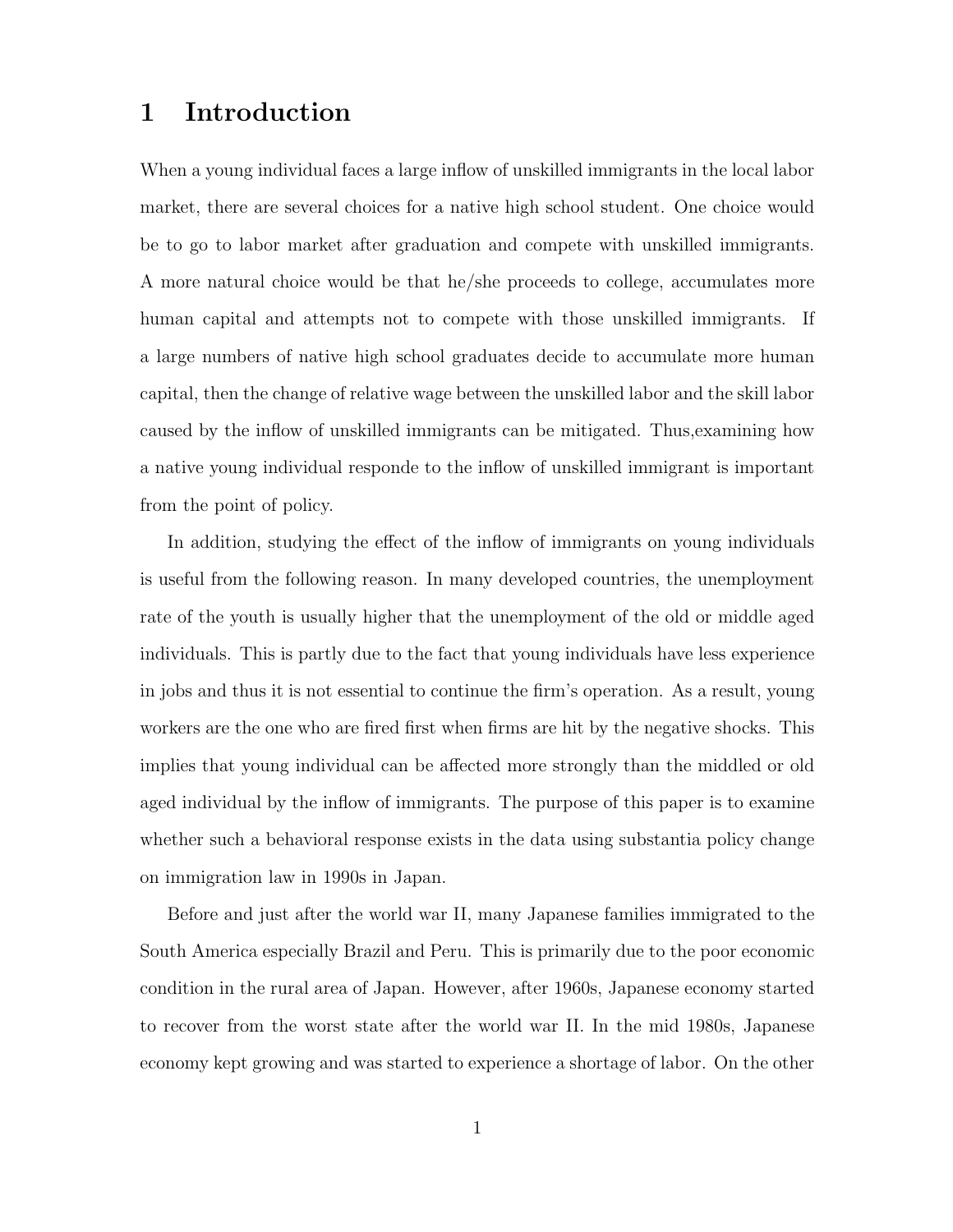hand, Japanese government consistently closed the door of accepting immigration<sup>1</sup>. In 1990, as a compromise, the Japanese government allowed unskilled Brazilian and Peru immigrants to work in Japan if his/her father, grand-father or grand-grander father was Japanese. Thus at 1990, the Japanese immigrant policy changed from a practically zero immigration to a limited acceptance of immigration. In 1993, Japanese government made another exception. Japanese government allowed unskilled workers to work in Japan if his or her purpose of work is to get knowledge of Japanese factory system and they go back to their home country after working for three years for immigrants from specific countries. Those two changes of immigration law increased the number of immigrant in 1990s. Those two changes of the law increased the share of foreigners from 0.3 percent to 1 percent. As in many other countries, the ratio of immigrant to native did not increase evenly in Japan. Immigrant tended to live in particular cities. This implies that in some cities, the ratio of immigrant to native become bigger than ten percent. The presence of such cities provide us useful natural experiments. We take advantage of those cases as natural experiments.

In the economics literature, many papers analyzed the effect on wages, employment, labor supply. Regarding the effect of inflow on unskilled immigrant on natives' human capital accumulation, there are two strand of the literature that analyzes the effect of inflow of immigrants on native's human capital accumulation. The first stand of the literature analyzes the effect of immigrant inflow on human capital accumulation through a change of school quality. When a immigrant arrives at the US, many children of immigrant have difficulty of speaking and understanding English. Teacher often need to pay more attends to children of immigrants, resulting in a lower over-all quality of the class. Recently, the second strand of the literature

<sup>&</sup>lt;sup>1</sup>This was partly due to the concern that once the inflow of unskilled immigrants are allowed, the a huge volume of Chinese immigrant will overflow to Japanese airport and harbor since in 1980s the Chinese economic development is not started and the population size of China is almost ten times as the size of Japan.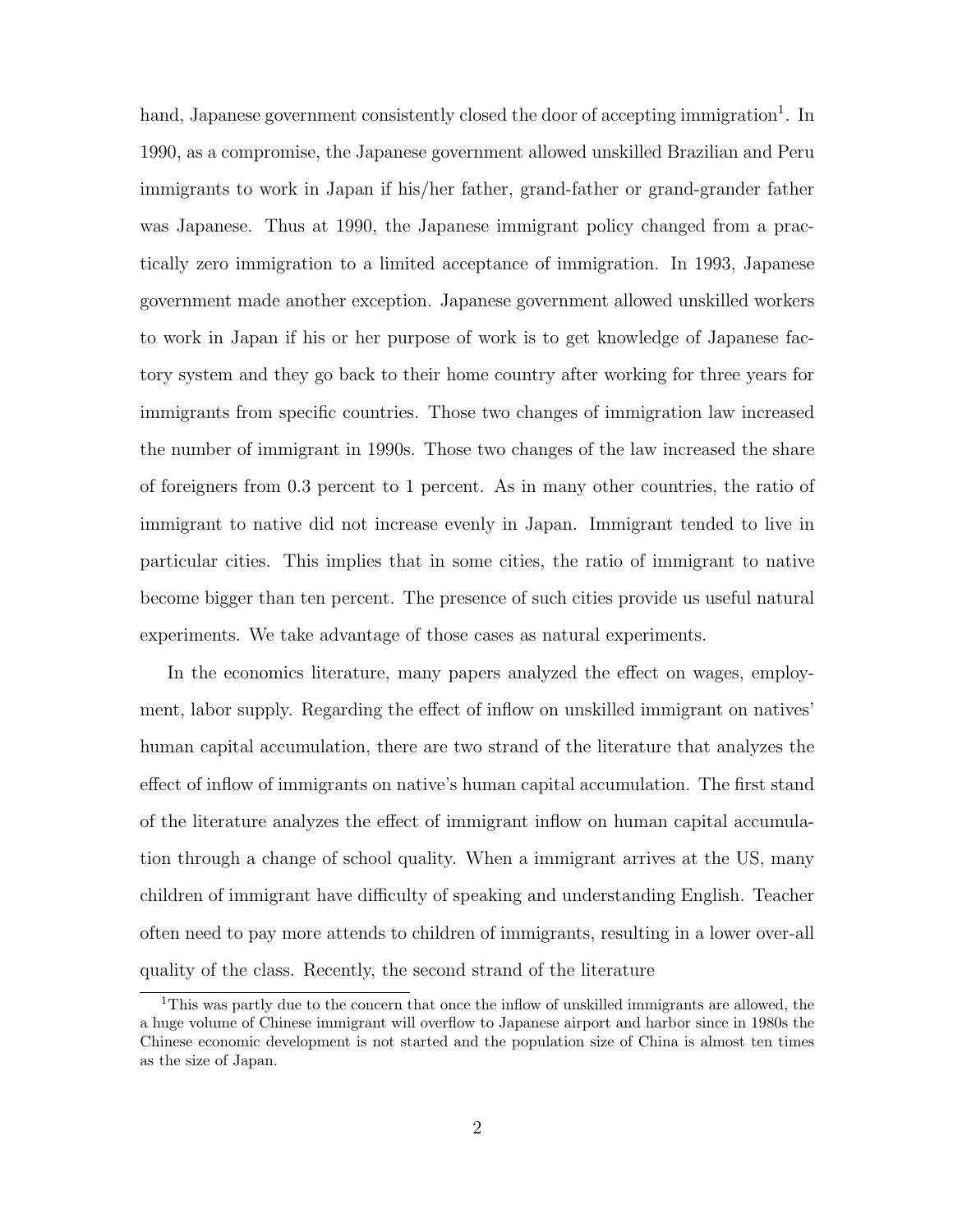## 2 Data

I use two data sets for our analysis. The first data set is the Japanese National Census of 1980, 1985, 1990, 1995, 2000. The census of 1980, 1990, 2000 is the lange national census and those Census sets ask very detailed questions such as residence of five years ago. The sensus 1985, 1995 is the small census and ask only important questions such as current employment and student status.

The second data set is the current labor force survey, which is similar to CPS in the US. There are advantage and disadvantage of using two data sets. The advantage of using the census is its large sample size. Since we focus on the schooling information of aged 19-21, it is critical to have a large sample size. The second advantage of using the census is the availability of information regarding the residence of five years ago. When a student graduates from high school and decide to go to college, some of them commute from home and others leave their home and live near college. This implies that we need to college the residential information whey they were high school students to connect the ration of immigrant in an area and tendency to go to college. The availability of information on the residence t five year ago allow us to do this.

However, there are several disadvantages of using the national Census too. The first disadvantage of using the national Census is the lack of the detailed economics information compared with labor force survey. Although the national census college whether a persian is working or not and largely industry category, other information such as income and wage rate are not available. This lack of economic information make us difficult to control household income when we analyze the children's schooling decision. To overcome the disadvantage of using the national census, we use the labor force survey which has economic information such as the parent's wage and income. However, the labor force surrey has several disadvantages. First, the sample size is relatively small compared with the national census if we focus on the schooling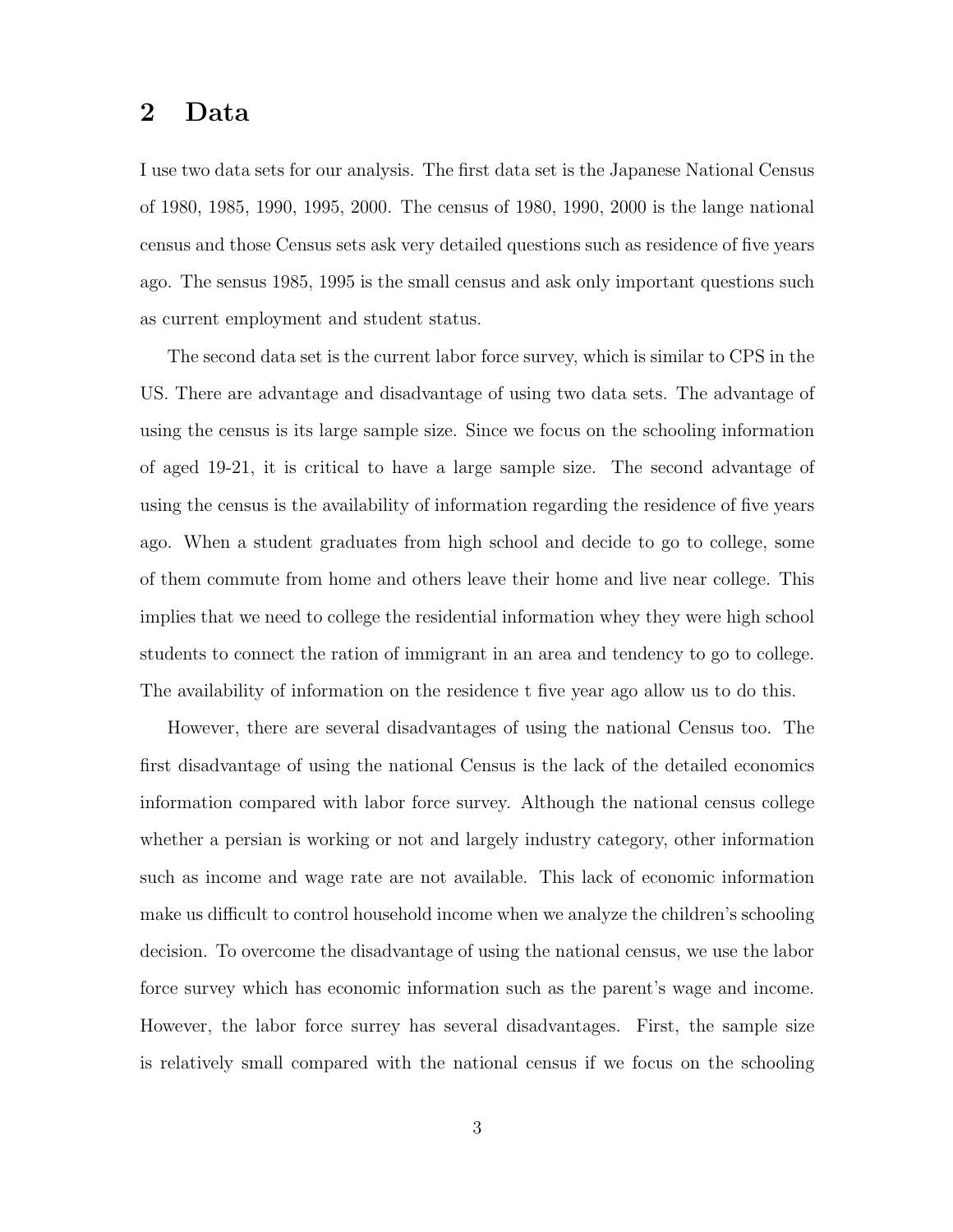behavior of those aged 19-21. The second, due to the sampling structure, not all cities are sampled. This implies that it is difficult to make the pseudo panel data since the same cities are often not sampled in two surveys. This force us to use the labor force surrey only as a cross sectional data rather than multi-year cross sectional data. Thus, both the national census and the labor force surrey has advantage and disadvantage. As a result, we use two data sets to complement each other.

## 3 Empirical Strategy

To examine the effect of inflow of unskilled immigrant on native schooling decision, consider an young individual iaged from 15-18, who live in economic area c, at the period t. Let

$$
y_{t+5,c,i} = D_t + D_c + \beta_1
$$
immigrant ratio<sub>t+5,c,i</sub> +  $\beta_2 X_{c,t} + \varepsilon_{ict}$ 

where  $D_t$  is the year dummy and  $D_c$  is economic area dummy in which a young individual live at time t.  $y_{t+t,c,i}$  is the dummy variable of indicating whether an individual i who live in c at time t is attending university or community college at time t+5. immigrant ratio<sub>ict</sub> is the hypothetical immigrant ratio that individual i would face in year  $t+5$  if he or she keeps living in the same city c that he or she lived in five years ago. In Japan, most of high school student decide to go to collage or work at the age of 16 or 17 due to difficulty of entrance examination and the time needed to prepare for the college entrance examination. Thus, this model specification assumes that , a young individual of aged 16-17 at the time t decide to go to collage or to work after graduation by expecting the labor market condition  $t + 5$  in a community that he lives. When a young person goes to university, often they leave the home and live an area which is near the college. Thus, it is misleading to regress college attendance dummy at time  $t + t$  on the immigrant ratio at time  $t + 5$  of the area in which this person is living. In order to avoid this endogeniety, I use immigrant ratio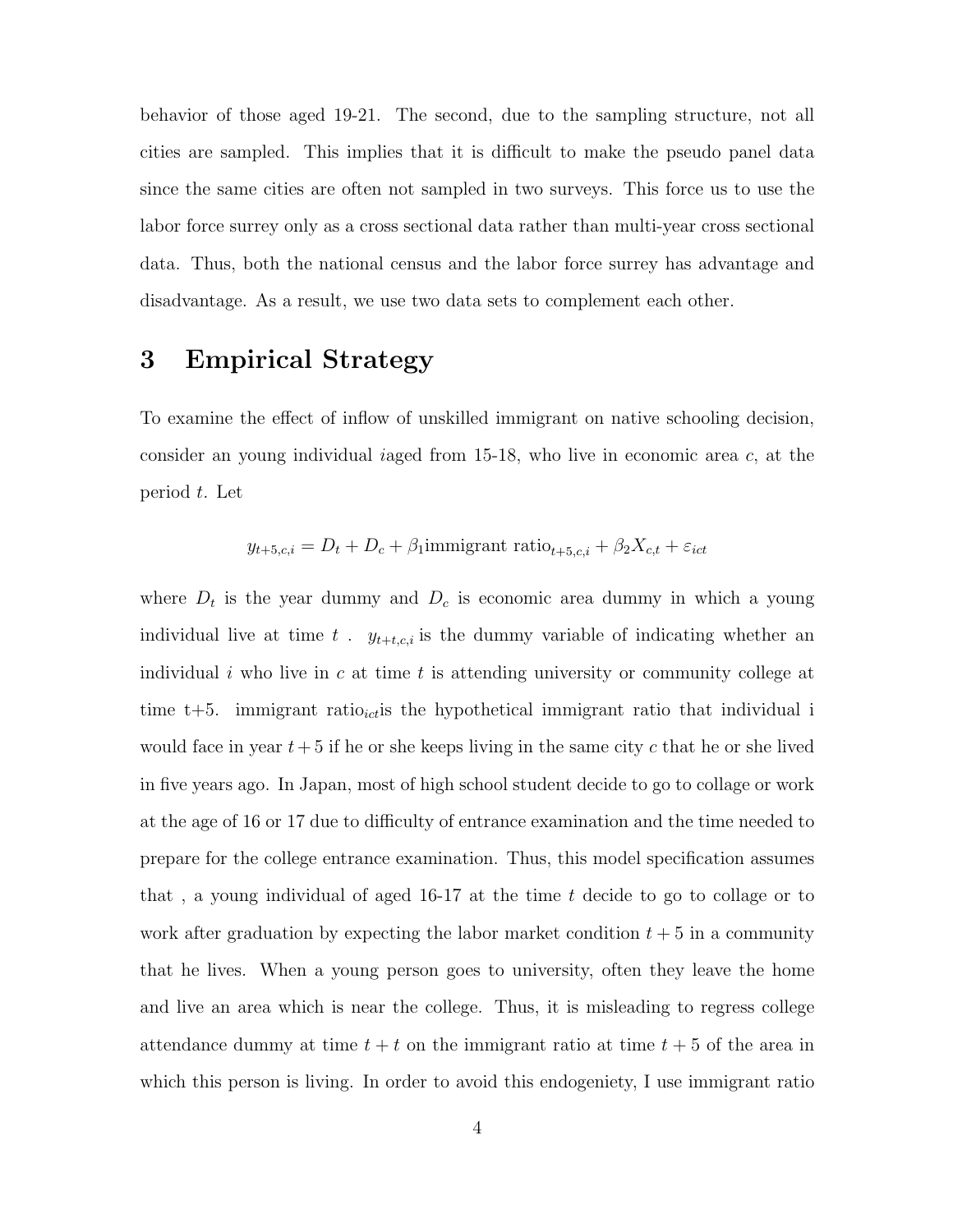in period t at the place in which this person lived. When individuals are 14-16 years old, for the most of cases they live with their parents in Japan. Thus, the endogeniety of residential place is not likely to occur. The parameter of our interest is  $\beta_1$  and it shows that how the predicted immigrant ratio affect school decision of person i.  $X_c$ is the vector of the economic condition of the economic area  $c$  at time  $t$ .

Although equation (1) is useful at the starting point, there are several concern. Since we pick up all individuals whether they live with parent or not, we cannot collect information on parents. Thus, with the above regression, it is impossible to control parent education and parent income.Parent income is only controlled through average education level and average income level of the economic area. Due to the difficulty of controlling parent education level and parent income, we use labor force survey to control parent income and parent education. However, using labor force survey has its own problem. The sample size of the labor force survey is relatively small compared with the 10 percent national census. It is so particularly if we restrict our sample to those aged between 19-21. This implies that it is difficult to construct area level panel by combining labor force surveys in several years. This means that we use only the labor force survey in a single year. In addition, to use the information on parent income and parent education, we need to restrict the individual of aged 19-21 who are living with parent at the time of the survey. This implies that we have selection problem when we use the labor force survey. In principle, if we can find some exogenous variables that affect the co-residence with parents but does not affect the decision to go to college, we can control this selection problem by using an appropriate econometrics technique. However, it is quite difficult to find such a variable. As a result, in this paper, we restrict our sample in area where there are many university and public transportation such as rail-line are fully available. In such an area, a person  $i$  is more likely to commute from home either for school or work.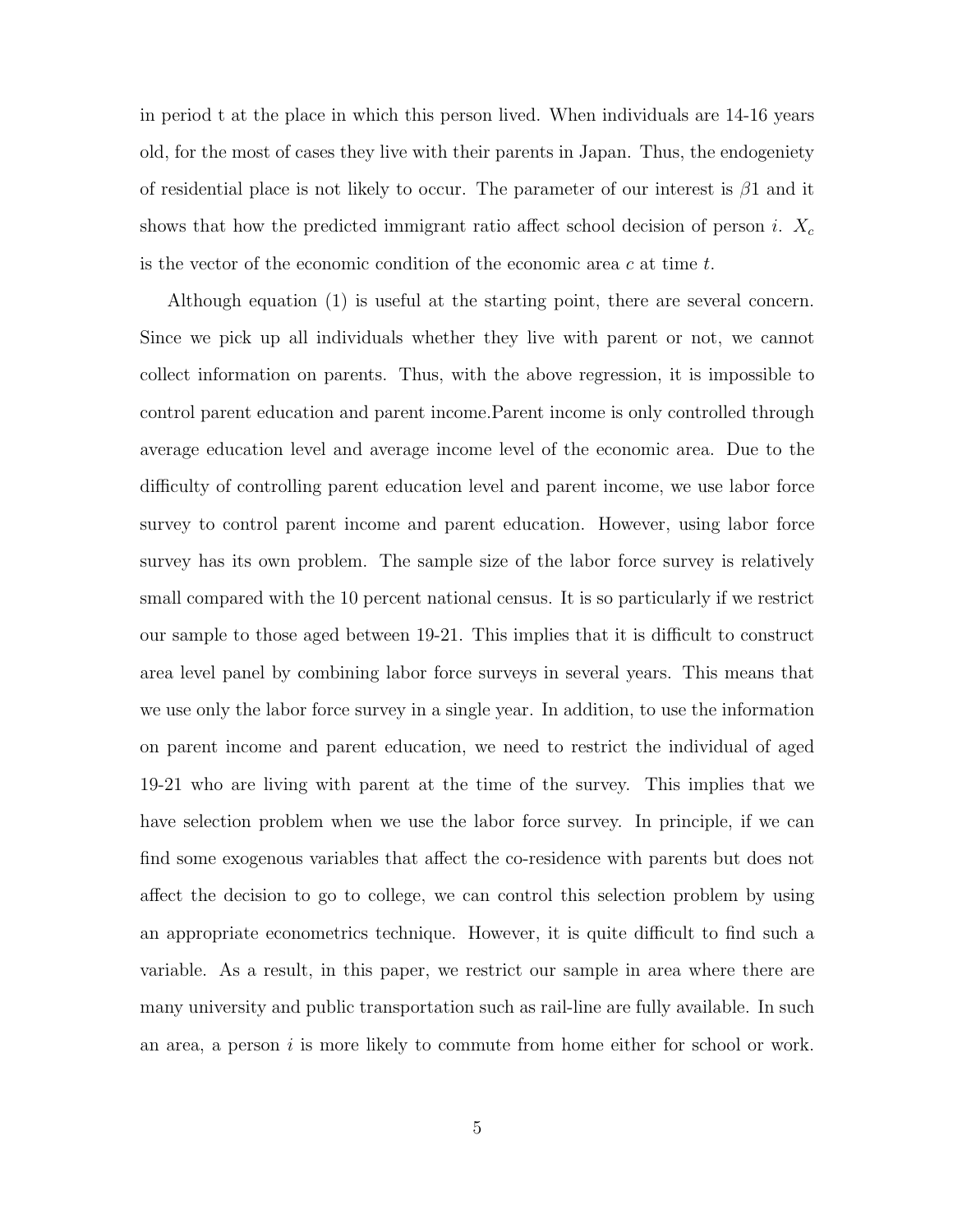However, it is still possible that my control is not sufficient, thus I use this information only as circumstantial evidences.

#### 4 Result

Table 2 to table 8 are my main results. In all tables, ratio1 is the ratio of immigrant to natives. In the ratio 1, the immigrant includes Koreans. Including Koreans is likely to overestimate the effect of immigrants since most of Korean in Japan live from the world war II from the historical reason. Thus, I also calculate the ratio of immigrant to natives where Korean are not included in the number of immigrant. This is represented by ratio2. ratio1 at old and ratio2 at old the ratio of immigrant to native at the place where the sampled individuals lived five years ago. Predictedratio1 and Predicted ratio2 is the ratio of immigrants to native that an individual face at the period t if he or she kept living in the same place that he or she lived in at the period  $t - 5$ . The coefficients of Predicted ratio1 and Predicted ratio2 are our main interests.

In Table 2 column(1) and (2)show how the immigrant ratio in five year ago affects the current probability to attend the college for individual who are aged 19-20. This implies that they are aged 14-15. Thus, the at the immigrant ratio that they faced at the age of 14-15 does not affect the probability of going to college. Column (3) and column (4) examine how the immigrant ratio that an individual, who is aged 14-15 at the period  $t - 5$ , predicted for the period t affect the school attendance choice at the period t. The column (3) and column (4) shows that when an individual predicts that immigrant ratio would increase five years later, then they decide to go to college at the age of 14-15. More specifically, column (3) shows that one percentage point increase of immigrant ratio, which include Korean, will increase the probability of going to college by 1.4 percentage point for male young individual aged 19-20. In column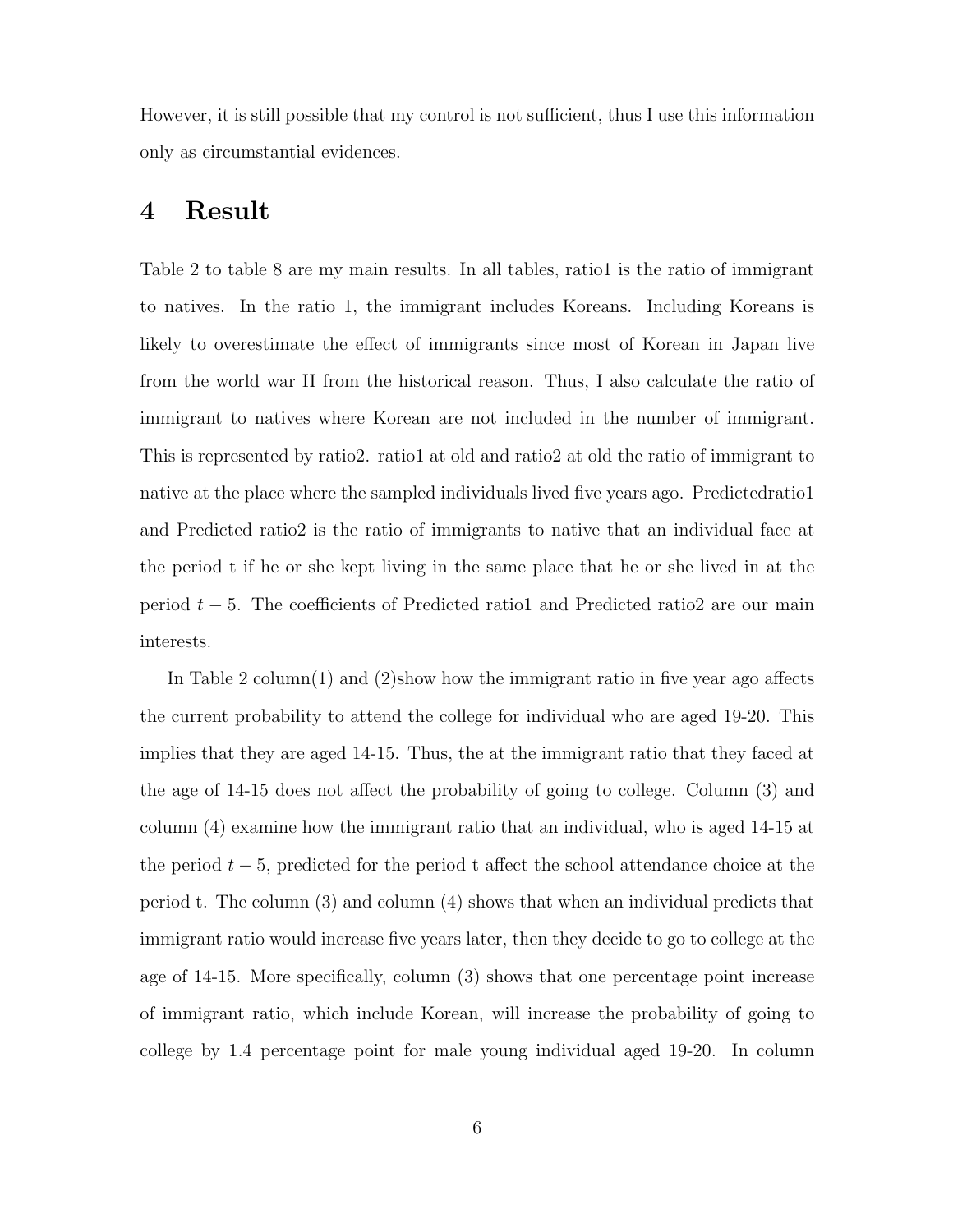(4), it shows that one percentage point increase of the immigrant ratio that does not include Korean will increase the probability of going to college by 1.3 percentage point for male young individual aged 19-20. Column (5)-(8) show the results for female.

Table 4 looks at the result regarding having jobs. Column (3) and (4) show that one percentage point increase of the immigrant ratio will decrease the probability that an young male individual, aged 19-20, mainly are working, not attending a school Column (7) and (8) also show that the effect of an increase of the immigrant ratio on the probability of having job for young female individual is negative, but it is not significant.

Table 5 looks at the probability of unemployment. Column (3) and (4) show that the an increase of immigrant native ratio does not affect the probability of becoming unemployed for male individuals and column (7) and (8) shows that one percentage point increase of the immigrant ratio will decrease the probability of unemployment by 0.2 percentage point.

Table 6 examines how an increase of immigrant ratio affects the probability of going to college for male individuals aged 21-22. For individual aged 21-22, the age at the five years ago correspond to the age 16-17, at which age a typical Japanese high-school determine their career. As predicted, the immigrant-native ratio that youn individual face at the age of 16-17 started to affect the probability that they go to college five years later. Also, the predicted immigrant ratio affected the probability of going to college. The column (3) and column (4) show that one percentage point increase of immigrant ratio increase the probability of going to college by 1.4 percentage point for male and 0.56 percent for female. Table 7 look at the effect of increasing immigrant ratio on the probability of working. It shows that one percentage point increase of immigrant ratio will reduce the probability of working by 0.74 percent for male and 0.7 percent for female.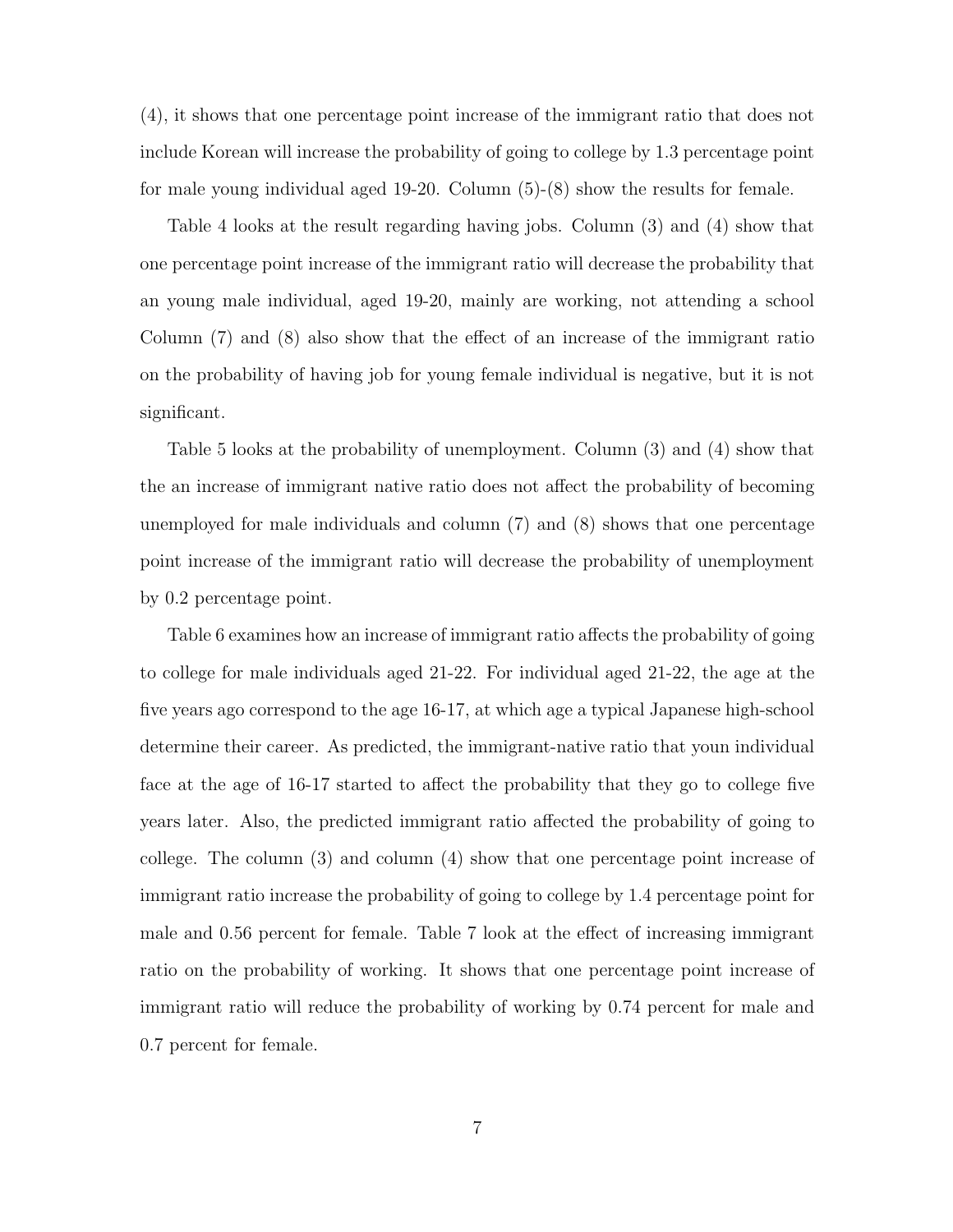Table 8 show the robustness checks. At the age of 23, it shows that past immigrant ratio and the current immigrant ratio does not affect the probability of work, neither probability of going to college. It seems to suggest that at the age of 23, individual graduate college and work where job is available. As a result, the immigrant ratio at the place that an young individual lives is not correlated with the works status.

Table 9 show the same result for schooling for individuals aged 23. At the age 23, the current or the past immigrant ratio does not have any explanatory power to explain the probability of work or schooling.

### 5 Conclusion

This paper analyzes the effect of the inflow of unskilled immigrants on native's decision to go to college. As predicted by the economic theory, young native decide to go to college when they expect an increase of the share of unskilled immigrant. Using 10 percent sample of the census data, I show one percent point increase of immigrantnative ratio will increase the probability of going to college by 1.3 percentage point and 0.8 percentage point for female of those aged 19-20. Consistently, one percentage point increase of immigrant-native ratio will reduce of work by 1.2 percentage point for male and 1.0 percentage point for female. For unemployment, an increase of immigrant ratio did not affect the probability of unemployment for male and decrease it for female. The result is robust regarding several specifications.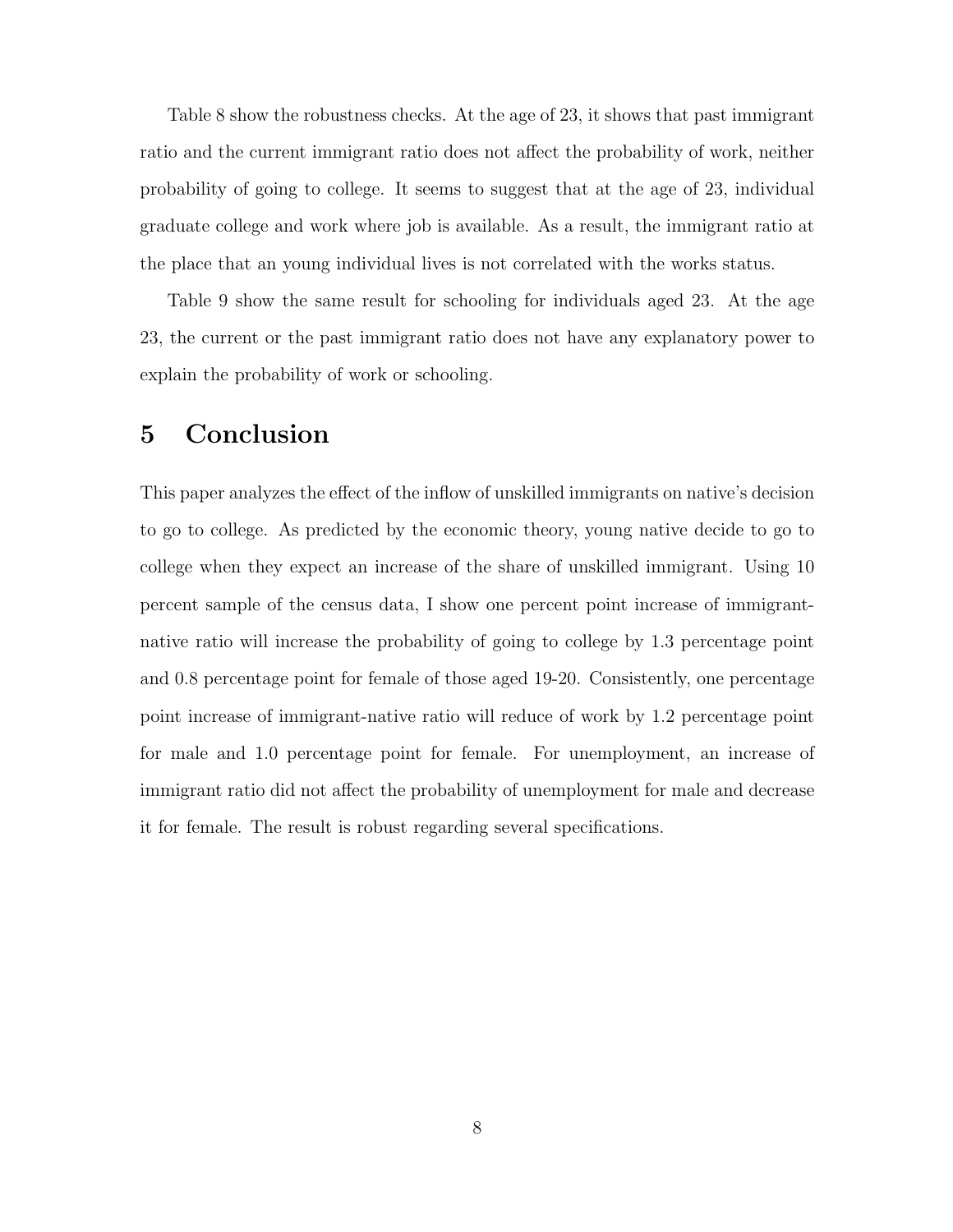| estimation method: fixed effect<br>aged 19-20 |                                             |            |                     |            |           |                  |                      |           |  |  |
|-----------------------------------------------|---------------------------------------------|------------|---------------------|------------|-----------|------------------|----------------------|-----------|--|--|
|                                               | dependent var=attending 4 or 2 year college |            |                     |            |           |                  |                      |           |  |  |
|                                               | (1)                                         | (2)        | (3)                 | (4)        | (5)       | (6)              | (7)                  | (8)       |  |  |
| ratio1 at old                                 | 0.168                                       |            |                     |            | $-0.330$  |                  |                      |           |  |  |
|                                               | (0.24)                                      |            |                     |            | (0.37)    |                  |                      |           |  |  |
| ratio2 at old                                 |                                             | 0.219      |                     |            |           | $-0.226$         |                      |           |  |  |
|                                               |                                             | (0.35)     |                     |            |           | (0.29)           |                      |           |  |  |
| predicted ratio1 at old                       |                                             |            | 1.429               |            |           |                  | 0.880                |           |  |  |
|                                               |                                             |            | $(3.70)**$          |            |           |                  | (1.94)               |           |  |  |
| predicted_ratio2_at old                       |                                             |            |                     | 1.310      |           |                  |                      | 0.833     |  |  |
|                                               |                                             |            |                     | $(3.62)**$ |           |                  |                      | $(2.11)*$ |  |  |
| locaiton unit                                 | mea                                         | mea        | mea                 | mea        | mea       | mea              | mea                  | mea       |  |  |
| sample age                                    | $19 - 20$                                   |            | $19 - 20$ $19 - 20$ | $19 - 20$  | $19 - 20$ |                  | $19 - 20$ 19-20      | 19-20     |  |  |
| sample gender                                 | male                                        | male       | male                | male       | female    |                  | female female female |           |  |  |
| N. of obs                                     | 331786                                      | 33178<br>6 | 331786              | 331786     | 322088    | 32208 32208<br>8 | 8                    | 322088    |  |  |
| R-squared                                     | 0.04                                        | 0.04       | 0.04                | 0.04       | 0.05      | 0.05             | 0.05                 | 0.05      |  |  |

# Table 2 The effect of foreign ratio on career of young: decision to go to school: (mea-based)

Clustering robust t statistics in parentheses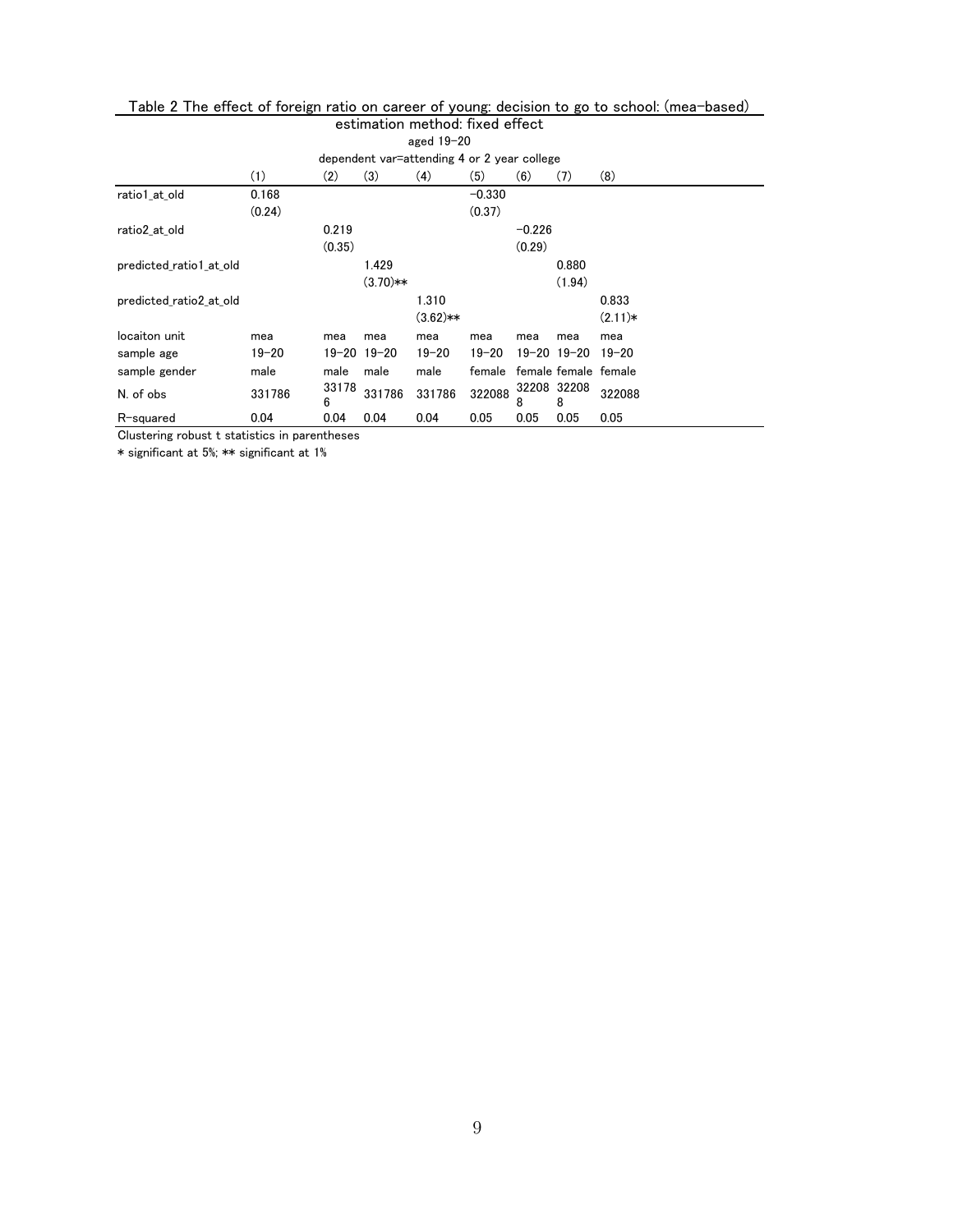| aged 19-20                  |             |             |             |             |                                     |              |             |              |  |  |  |
|-----------------------------|-------------|-------------|-------------|-------------|-------------------------------------|--------------|-------------|--------------|--|--|--|
|                             |             |             |             |             | dependent var=having some job dummy |              |             |              |  |  |  |
|                             | (1)         | (2)         | (3)         | (4)         | (5)                                 | (6)          | (7)         | (8)          |  |  |  |
| ratio1 at old 0.479         |             |             |             |             | 0.187                               |              |             |              |  |  |  |
|                             | (0.62)      |             |             |             | (0.22)                              |              |             |              |  |  |  |
| ratio2 at old               |             | 0.406       |             |             |                                     | 0.124        |             |              |  |  |  |
|                             |             | (0.60)      |             |             |                                     | (0.16)       |             |              |  |  |  |
| predicted ra<br>tio1_at_old |             |             | $-0.979$    |             |                                     |              | $-0.711$    |              |  |  |  |
|                             |             |             | $(2.49)*$   |             |                                     |              | (1.53)      |              |  |  |  |
| predicted ra<br>tio2 at old |             |             |             | $-0.885$    |                                     |              |             | $-0.608$     |  |  |  |
|                             |             |             |             | $(2.51)*$   |                                     |              |             | $-1.47$      |  |  |  |
| Constant                    | $-0.456$    | $-0.453$    | $-0.445$    | $-0.450$    | $-0.735$                            | $-0.734$     | $-0.728$    | $-0.732$     |  |  |  |
|                             | $(22.80)**$ | $(22.09)**$ | $(21.33)**$ | $(21.47)**$ | $(20.89)$ **                        | $(20.98)$ ** | $(20.75)**$ | $(20.91)$ ** |  |  |  |
| location unit mea           |             | mea         | mea         | mea         | mea                                 | mea          | mea         | mea          |  |  |  |
| sample age                  | $19 - 20$   | $19 - 20$   | $19 - 20$   | $19 - 20$   | $19 - 20$                           | $19 - 20$    | $19 - 20$   | $19 - 20$    |  |  |  |
| sample<br>gender            | male        | male        | male        | male        | female                              | female       | female      | female       |  |  |  |
| N. of obs                   | 331786      | 331786      | 331786      | 331786      | 322088                              | 322088       | 322088      | 322088       |  |  |  |
| R-squared                   | 0.04        | 0.04        | 0.04        | 0.04        | 0.05                                | 0.05         | 0.05        | 0.05         |  |  |  |

| Table 3: The effect of foreign ratio on young career: having some job: fixed effect (mea-based) |
|-------------------------------------------------------------------------------------------------|
| $300 - 10 - 20$                                                                                 |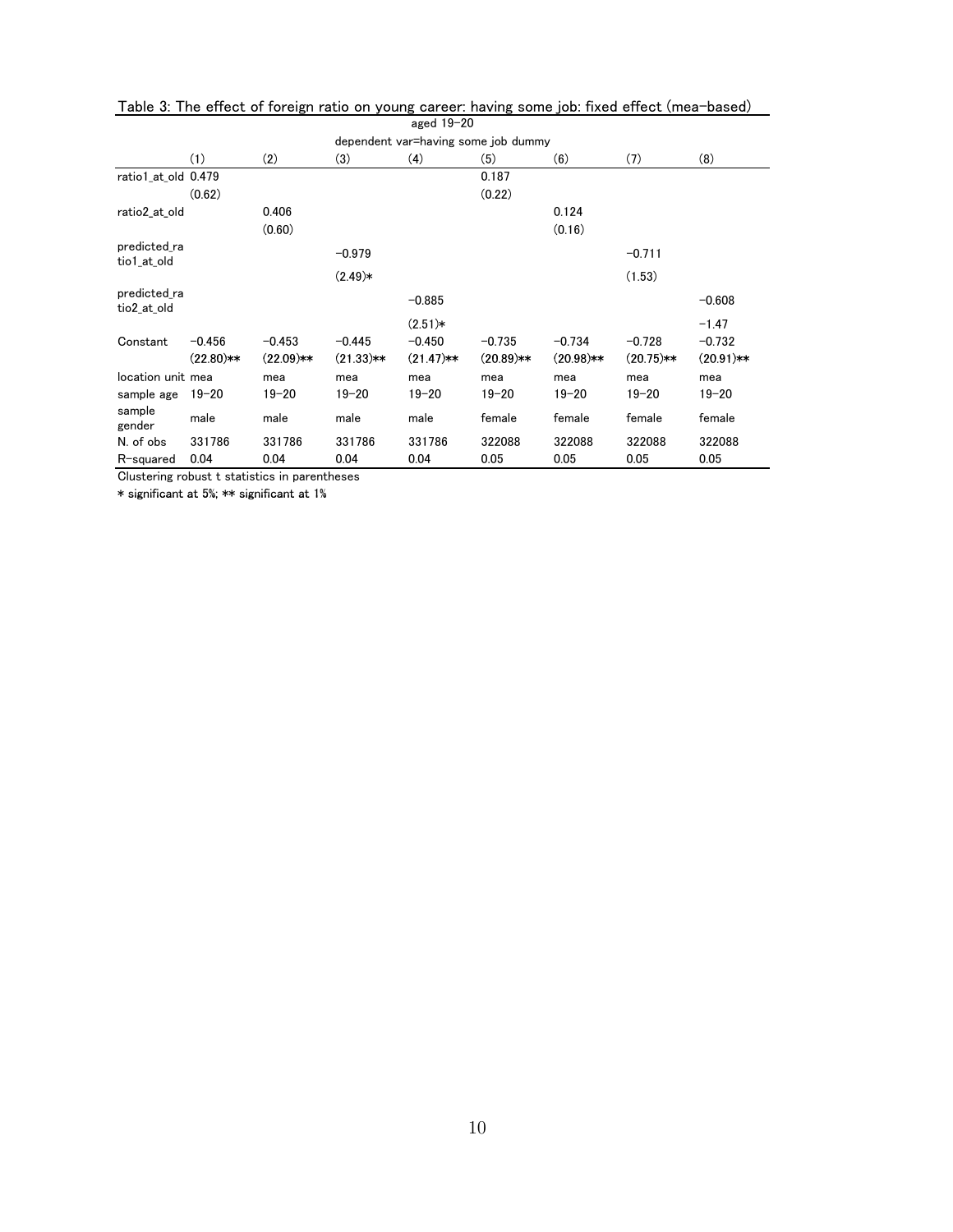|                             |                                       | Table 4. The choot of foreign ratio on young career. accision to work manny. Inxed choot |            | aged 19-20 |           |           |            |            |  |  |  |
|-----------------------------|---------------------------------------|------------------------------------------------------------------------------------------|------------|------------|-----------|-----------|------------|------------|--|--|--|
|                             | $dependent var=$ mainly working dummy |                                                                                          |            |            |           |           |            |            |  |  |  |
|                             | (1)                                   | (2)                                                                                      | (3)        | (4)        | (5)       | (6)       | (7)        | (8)        |  |  |  |
| ratio1 at old $-0.494$      |                                       |                                                                                          |            |            | $-0.715$  |           |            |            |  |  |  |
|                             | (1.16)                                |                                                                                          |            |            | (1.48)    |           |            |            |  |  |  |
| ratio2 at old               |                                       | $-0.592$                                                                                 |            |            |           | $-0.777$  |            |            |  |  |  |
|                             |                                       | (1.52)                                                                                   |            |            |           | (1.75)    |            |            |  |  |  |
| predicted ra<br>tio1 at old |                                       |                                                                                          | $-1.200$   |            |           |           | $-1.035$   |            |  |  |  |
|                             |                                       |                                                                                          | $(4.22)**$ |            |           |           | $(3.29)**$ |            |  |  |  |
| predicted ra<br>tio2 at old |                                       |                                                                                          |            | $-1.218$   |           |           |            | $-1.006$   |  |  |  |
|                             |                                       |                                                                                          |            | $(4.24)**$ |           |           |            | $(3.18)**$ |  |  |  |
| locaiton unit mea           |                                       | mea                                                                                      | mea        | mea        | mea       | mea       | mea        | mea        |  |  |  |
| sample age                  | 19-20                                 | $19 - 20$                                                                                | $19 - 20$  | $19 - 20$  | $19 - 20$ | $19 - 20$ | $19 - 20$  | $19 - 20$  |  |  |  |
| sample<br>gender            | male                                  | male                                                                                     | male       | male       | female    | female    | female     | female     |  |  |  |
| N. of obs                   | 331786                                | 331786                                                                                   | 331786     | 331786     | 322088    | 322088    | 322088     | 322088     |  |  |  |
| R-squared                   | 0.07                                  | 0.07                                                                                     | 0.07       | 0.07       | 0.08      | 0.08      | 0.08       | 0.08       |  |  |  |

Table 4: The effect of foreign ratio on young career: decision to work mainly: fixed effect

Clustering robust t statistics in parentheses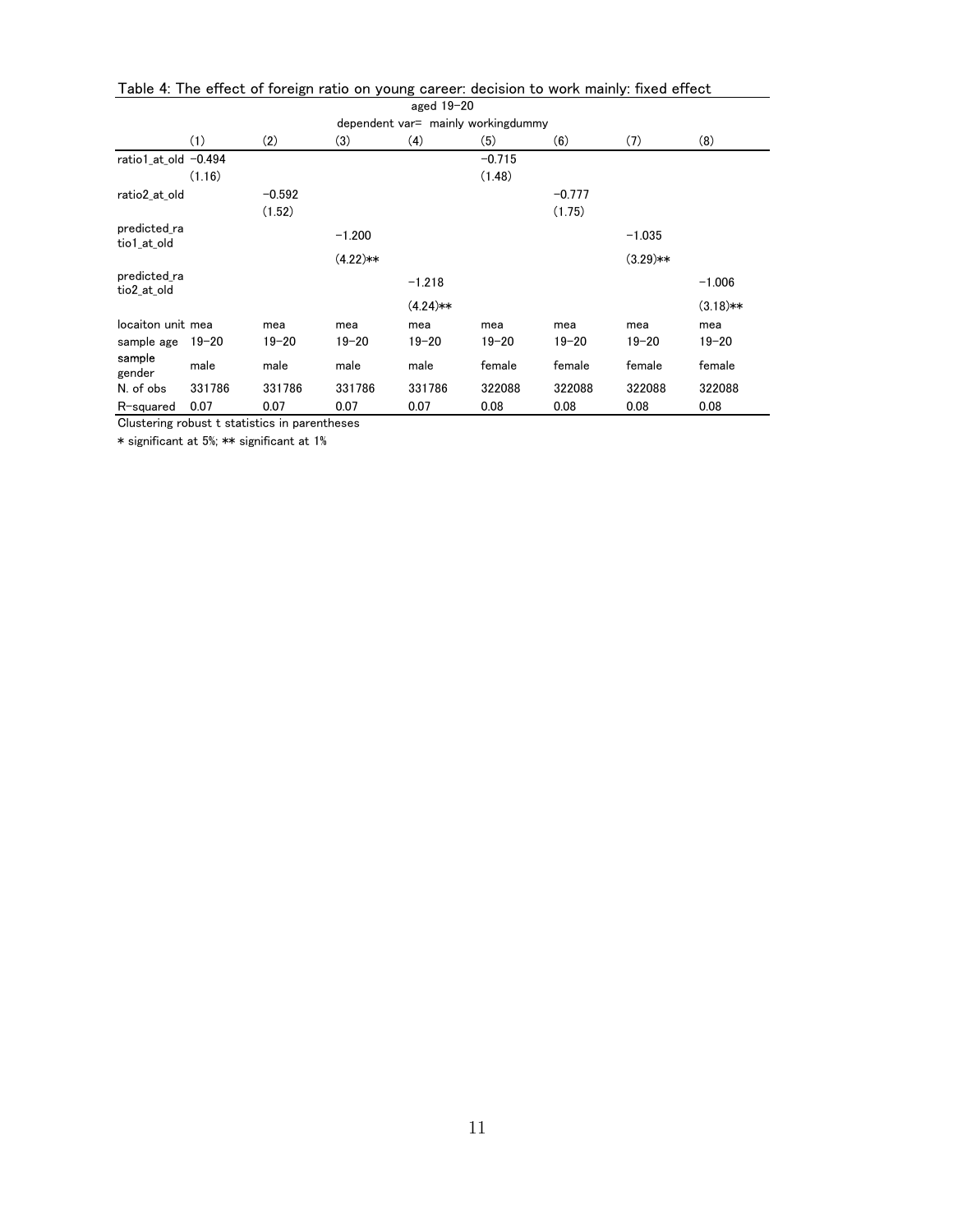|                                | Table J. The effect of foreign ration on career. Delify unemployed. IIXed effect, inea-based/<br>aged 19-20 |           |           |           |           |           |           |           |  |  |  |  |
|--------------------------------|-------------------------------------------------------------------------------------------------------------|-----------|-----------|-----------|-----------|-----------|-----------|-----------|--|--|--|--|
|                                |                                                                                                             |           |           |           |           |           |           |           |  |  |  |  |
| dependent var=job search dummy |                                                                                                             |           |           |           |           |           |           |           |  |  |  |  |
|                                | (1)                                                                                                         | (2)       | (3)       | (4)       | (5)       | (6)       | (7)       | (8)       |  |  |  |  |
| ratio1_at_old -0.541           |                                                                                                             |           |           |           | $-0.161$  |           |           |           |  |  |  |  |
|                                | $(1.97)*$                                                                                                   |           |           |           | (1.30)    |           |           |           |  |  |  |  |
| ratio2 at old                  |                                                                                                             | $-0.458$  |           |           |           | $-0.155$  |           |           |  |  |  |  |
|                                |                                                                                                             | (1.84)    |           |           |           | (1.21)    |           |           |  |  |  |  |
| predicted ra<br>tio1 at old    |                                                                                                             |           | $-0.105$  |           |           |           | $-0.205$  |           |  |  |  |  |
|                                |                                                                                                             |           | (0.75)    |           |           |           | $(2.14)*$ |           |  |  |  |  |
| predicted ra<br>tio2 at old    |                                                                                                             |           | $-0.044$  |           |           |           |           | $-0.194$  |  |  |  |  |
|                                |                                                                                                             |           |           | (0.37)    |           |           |           | $(2.01)*$ |  |  |  |  |
| sample unit                    | mea                                                                                                         | mea       | mea       | mea       | mea       | mea       | mea       | mea       |  |  |  |  |
| sample age                     | $19 - 20$                                                                                                   | $19 - 20$ | $19 - 20$ | $19 - 20$ | $19 - 20$ | $19 - 20$ | $19 - 20$ | $19 - 20$ |  |  |  |  |
| sample<br>gender               | male                                                                                                        | male      | male      | male      | female    | female    | female    | female    |  |  |  |  |
| N. of obs                      | 331786                                                                                                      | 331786    | 331786    | 331786    | 322088    | 322088    | 322088    | 322088    |  |  |  |  |
| R-squared                      | 0.01                                                                                                        | 0.01      | 0.01      | 0.01      | 0.01      | 0.01      | 0.01      | 0.01      |  |  |  |  |

Table 5: The effect of foreign ration on career: being unemployed: fixed effect(mea-based)

Clustering robust t statistics in parentheses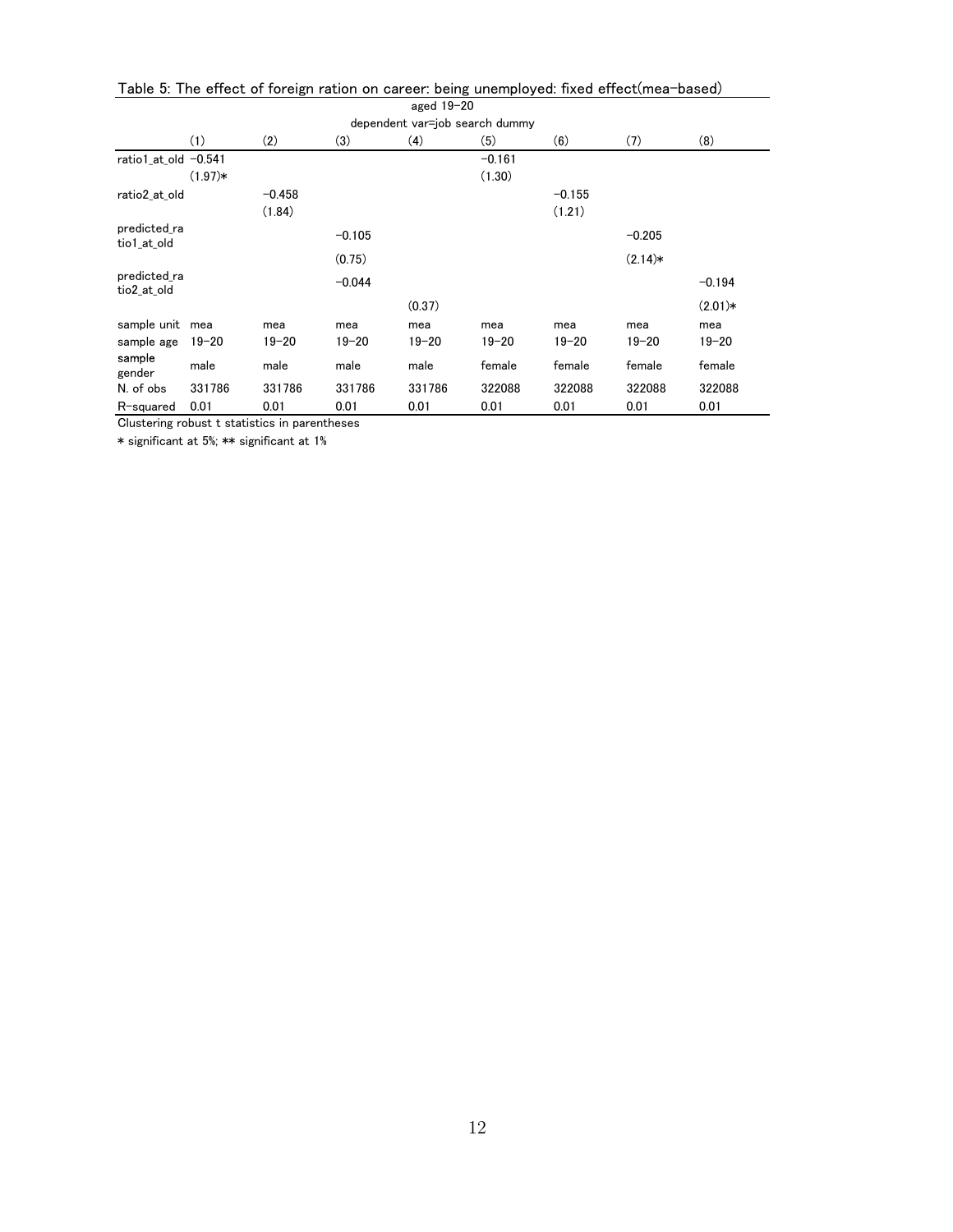| Table 6: The effect of foreign ratio on career: going to school: fixed effect(mea-based) |              |            |            |            |            |            |           |            |  |  |  |  |
|------------------------------------------------------------------------------------------|--------------|------------|------------|------------|------------|------------|-----------|------------|--|--|--|--|
|                                                                                          | aged $21-22$ |            |            |            |            |            |           |            |  |  |  |  |
| dependent var=going to school dummy                                                      |              |            |            |            |            |            |           |            |  |  |  |  |
|                                                                                          | (1)          | (2)        | (3)        | (4)        | (5)        | (6)        | (7)       | (8)        |  |  |  |  |
| ratio1 at old 1.302                                                                      |              |            |            |            | 0.665      |            |           |            |  |  |  |  |
|                                                                                          | $(3.78)**$   |            |            |            | $(2.92)**$ |            |           |            |  |  |  |  |
| ratio2 at old                                                                            |              | 1.421      |            |            |            | 0.695      |           |            |  |  |  |  |
|                                                                                          |              | $(4.24)**$ |            |            |            | $(3.14)**$ |           |            |  |  |  |  |
| predicted ra<br>tio1 at old                                                              |              |            | 1.545      |            |            |            | 0.506     |            |  |  |  |  |
|                                                                                          |              |            | $(5.90)**$ |            |            |            | $(2.49)*$ |            |  |  |  |  |
| predicted ra<br>tio2 at old                                                              |              |            |            | 1.537      |            |            |           | 0.564      |  |  |  |  |
|                                                                                          |              |            |            | $(5.64)**$ |            |            |           | $(3.34)**$ |  |  |  |  |
| location unit mea                                                                        |              | mea        | mea        | mea        | mea        | mea        | mea       | mea        |  |  |  |  |
| samle age                                                                                | $21 - 22$    | $21 - 22$  | $21 - 22$  | $21 - 22$  | $21 - 22$  | $21 - 22$  | $21 - 22$ | $21 - 22$  |  |  |  |  |
| sample<br>gender                                                                         | male         | male       | male       | male       | female     | female     | female    | female     |  |  |  |  |
| N. of obs                                                                                | 333271       | 333271     | 333271     | 333271     | 328538     | 328538     | 328538    | 328538     |  |  |  |  |
| R-squared                                                                                | 0.05         | 0.05       | 0.05       | 0.05       | 0.04       | 0.04       | 0.04      | 0.04       |  |  |  |  |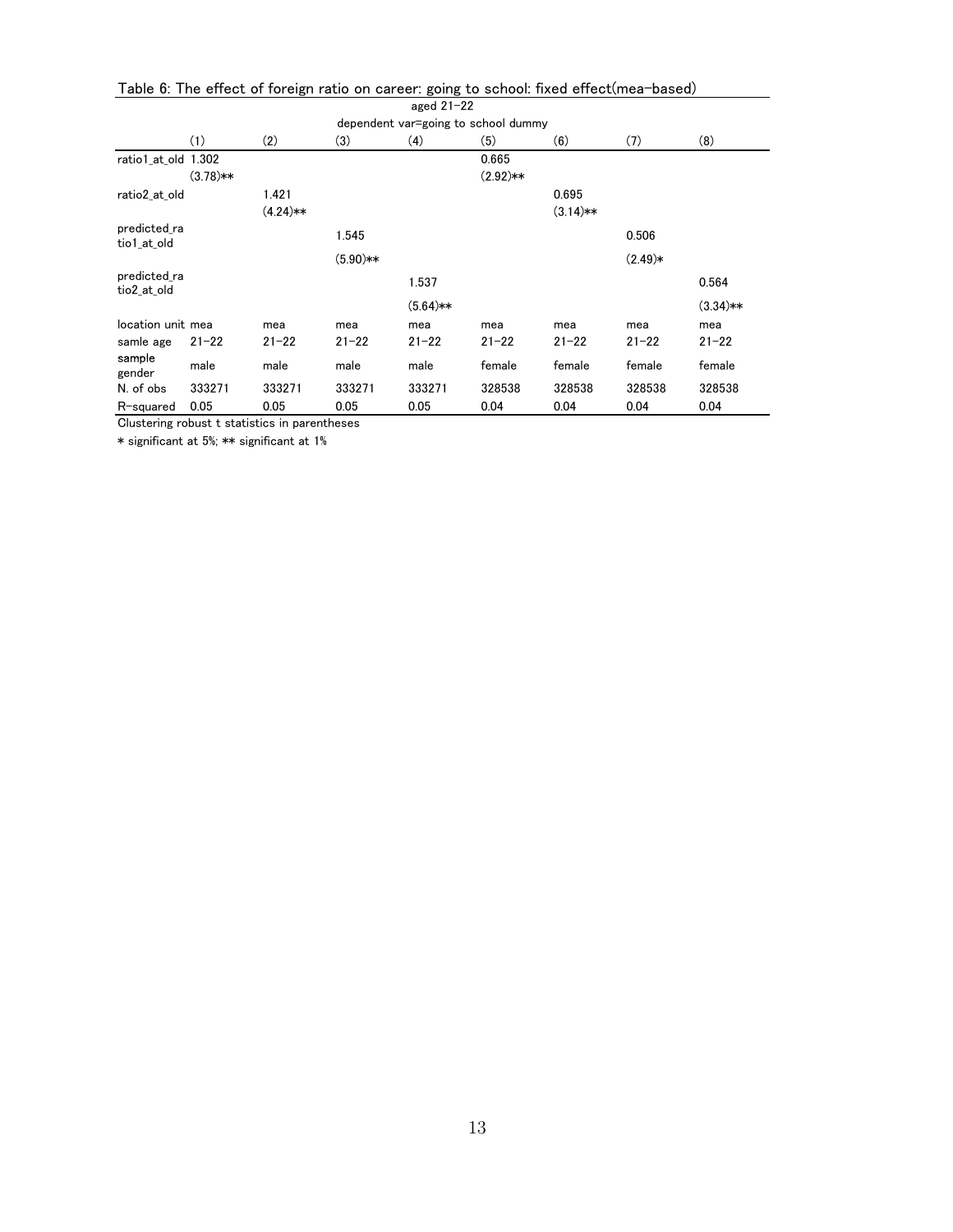|                                     | aged $21-22$ |            |           |           |             |            |           |            |  |  |  |
|-------------------------------------|--------------|------------|-----------|-----------|-------------|------------|-----------|------------|--|--|--|
| dependent var= mainly working dummy |              |            |           |           |             |            |           |            |  |  |  |
|                                     | (1)          | (2)        | (3)       | (4)       | (5)         | (6)        | (7)       | (8)        |  |  |  |
| ratio1 at old $-1.442$              |              |            |           |           | $-1.196$    |            |           |            |  |  |  |
|                                     | $(3.15)**$   |            |           |           | $(2.84)$ ** |            |           |            |  |  |  |
| ratio2 at old                       |              | $-1.523$   |           |           |             | $-1.206$   |           |            |  |  |  |
|                                     |              | $(3.40)**$ |           |           |             | $(2.99)**$ |           |            |  |  |  |
| predicted ra<br>tio1 at old         |              |            | $-0.657$  |           |             |            | $-0.640$  |            |  |  |  |
|                                     |              |            | (1.82)    |           |             |            | $(2.07)*$ |            |  |  |  |
| predicted ra<br>tio2 at old         |              |            |           | $-0.748$  |             |            |           | $-0.697$   |  |  |  |
|                                     |              |            |           | $(2.40)*$ |             |            |           | $(2.58)**$ |  |  |  |
| location unit mea                   |              | mea        | mea       | mea       | mea         | mea        | mea       | mea        |  |  |  |
| sample age                          | $21 - 22$    | $21 - 22$  | $21 - 22$ | $21 - 22$ | $21 - 22$   | $21 - 22$  | $21 - 22$ | $21 - 22$  |  |  |  |
| sample<br>gender                    | male         | male       | male      | male      | female      | female     | female    | female     |  |  |  |
| N. of obs                           | 333271       | 333271     | 333271    | 333271    | 328538      | 328538     | 328538    | 328538     |  |  |  |
| R-squared                           | 0.07         | 0.07       | 0.07      | 0.07      | 0.05        | 0.05       | 0.05      | 0.05       |  |  |  |

Table7: The effect of foreign ratio on career: decision to work mainly: fixed effect( mea\_based)

Clustering robust t statistics in parentheses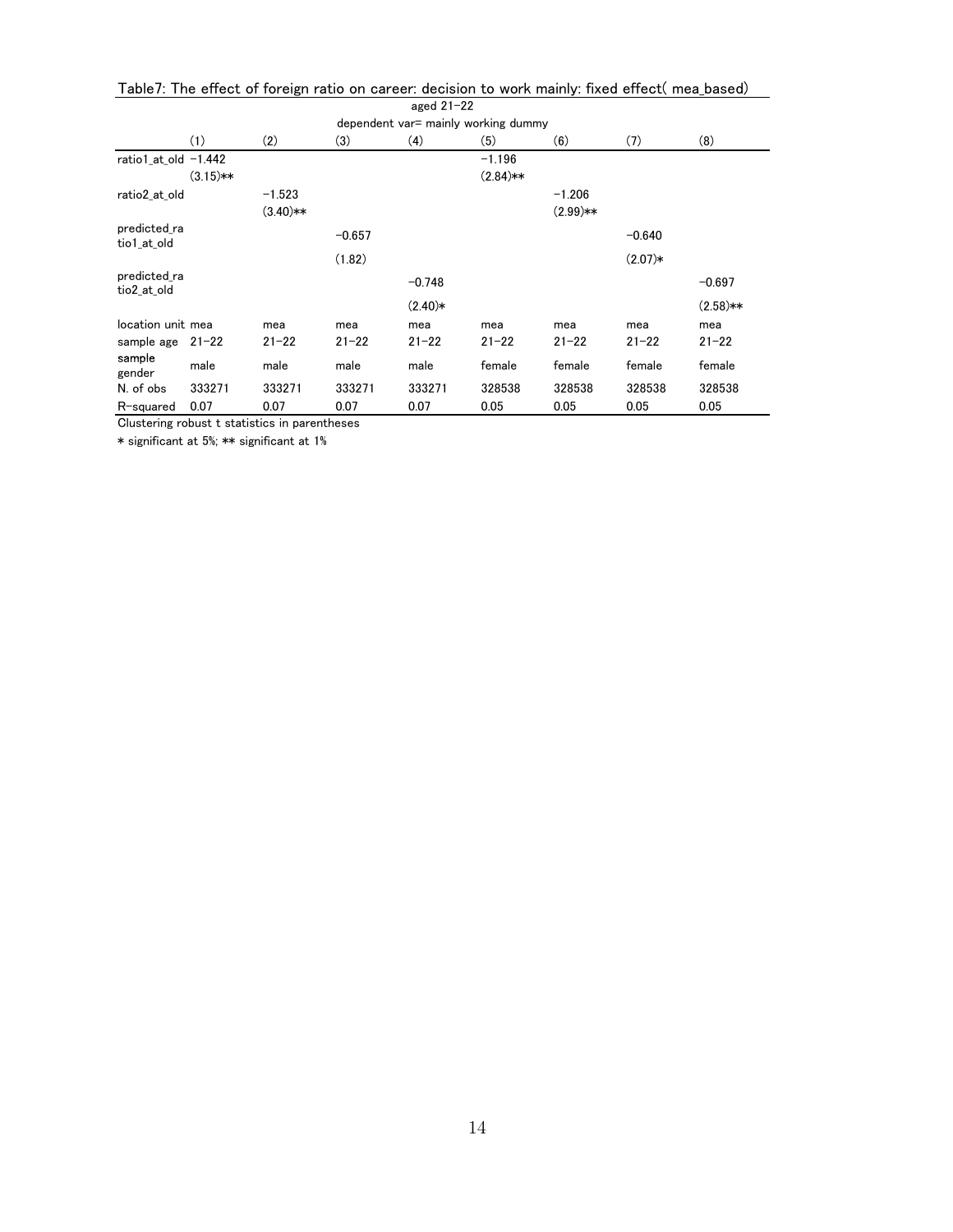|                             | age 23                              |          |        |        |        |        |        |        |  |  |  |  |
|-----------------------------|-------------------------------------|----------|--------|--------|--------|--------|--------|--------|--|--|--|--|
|                             | dependent var= mainly working dummy |          |        |        |        |        |        |        |  |  |  |  |
|                             | (1)                                 | (2)      | (3)    | (4)    | (5)    | (6)    | (7)    | (8)    |  |  |  |  |
| ratio1 at old $-0.304$      |                                     |          |        |        | 0.184  |        |        |        |  |  |  |  |
|                             | (0.43)                              |          |        |        | (0.47) |        |        |        |  |  |  |  |
| ratio2 at old               |                                     | $-0.220$ |        |        |        | 0.385  |        |        |  |  |  |  |
|                             |                                     | (0.34)   |        |        |        | (0.91) |        |        |  |  |  |  |
| predicted ra<br>tio1_at_old |                                     |          | 0.668  |        |        |        | 0.310  |        |  |  |  |  |
|                             |                                     |          | (1.49) |        |        |        | (0.86) |        |  |  |  |  |
| predicted ra<br>tio2 at old |                                     |          |        | 0.628  |        |        |        | 0.533  |  |  |  |  |
|                             |                                     |          |        | (1.67) |        |        |        | (1.36) |  |  |  |  |
| location unit mea           |                                     | mea      | mea    | mea    | mea    | mea    | mea    | mea    |  |  |  |  |
| sample age                  | 23                                  | 23       | 23     | 23     | 23     | 23     | 23     | 23     |  |  |  |  |
| sample<br>gender            | male                                | male     | male   | male   | female | female | female | female |  |  |  |  |
| N. of obs                   | 169333                              | 169333   | 169333 | 169333 | 167229 | 167229 | 167229 | 167229 |  |  |  |  |
| R-squared                   | 0.03                                | 0.03     | 0.03   | 0.03   | 0.01   | 0.01   | 0.01   | 0.01   |  |  |  |  |

| Table 8: The effect of foreign ratio on career: decision to work mainly (mea-based) fixed effect |  |  |        |  |  |  |  |
|--------------------------------------------------------------------------------------------------|--|--|--------|--|--|--|--|
|                                                                                                  |  |  | age 23 |  |  |  |  |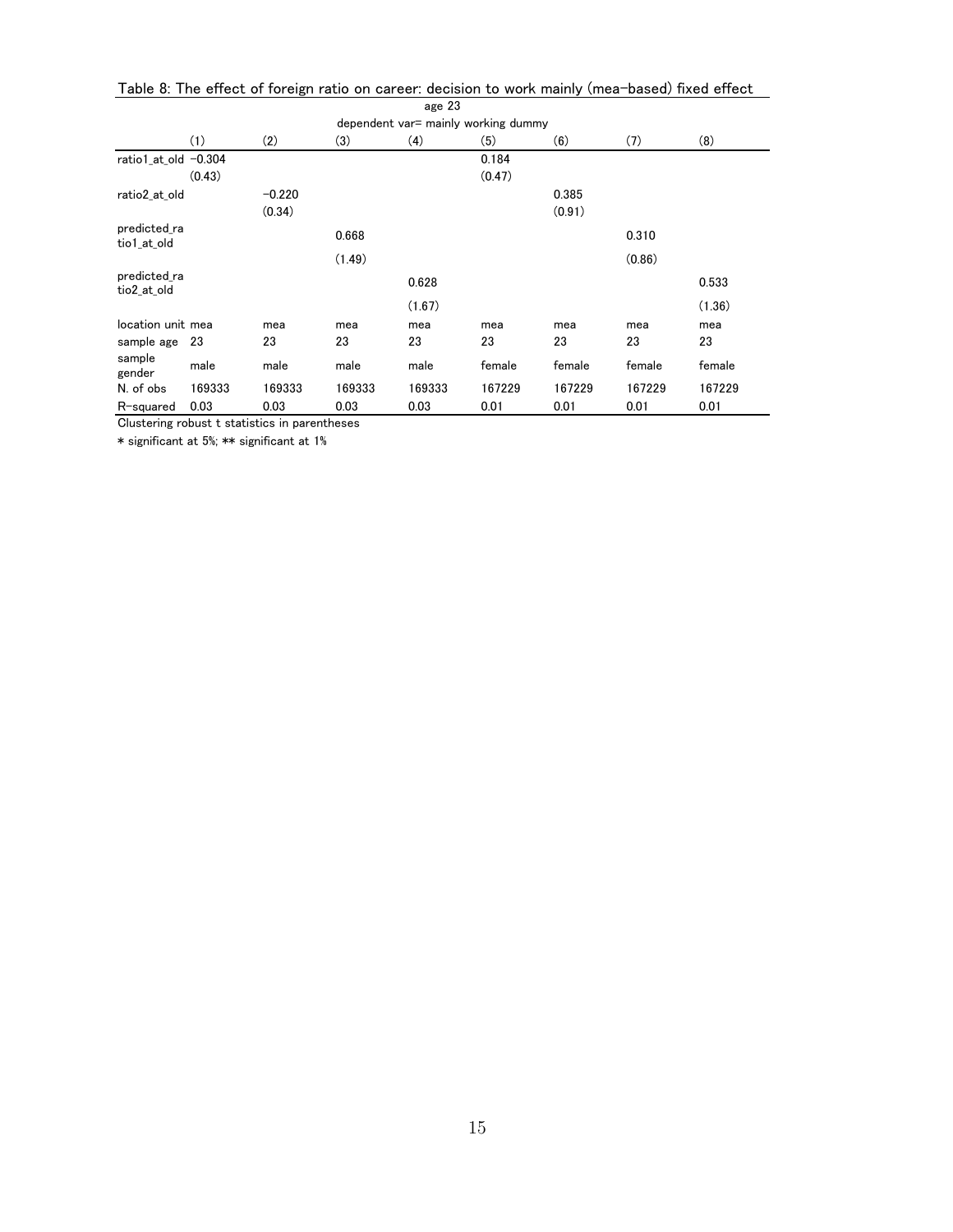|                                     | Table 9: The effect of foreign ratio on career: going to school : fixed effect(mea-based) |                                                                                                         |        |         |        |        |          |          |  |  |  |
|-------------------------------------|-------------------------------------------------------------------------------------------|---------------------------------------------------------------------------------------------------------|--------|---------|--------|--------|----------|----------|--|--|--|
|                                     |                                                                                           |                                                                                                         |        | aged 23 |        |        |          |          |  |  |  |
| dependent var=going to school dummy |                                                                                           |                                                                                                         |        |         |        |        |          |          |  |  |  |
|                                     | (1)                                                                                       | (2)                                                                                                     | (3)    | (4)     | (5)    | (6)    | (7)      | (8)      |  |  |  |
| ratio1_at_old 0.154                 |                                                                                           |                                                                                                         |        |         | 0.055  |        |          |          |  |  |  |
|                                     | (0.51)                                                                                    |                                                                                                         |        |         | (0.34) |        |          |          |  |  |  |
| ratio2 at old                       |                                                                                           | 0.120                                                                                                   |        |         |        | 0.058  |          |          |  |  |  |
|                                     |                                                                                           | (0.39)                                                                                                  |        |         |        | (0.37) |          |          |  |  |  |
| predicted ra<br>tio1 at old         |                                                                                           |                                                                                                         | 0.124  |         |        |        | $-0.112$ |          |  |  |  |
|                                     |                                                                                           |                                                                                                         | (0.51) |         |        |        | (0.91)   |          |  |  |  |
| predicted ra<br>tio2 at old         |                                                                                           |                                                                                                         |        | 0.135   |        |        |          | $-0.093$ |  |  |  |
|                                     |                                                                                           |                                                                                                         |        | (0.58)  |        |        |          | (0.83)   |  |  |  |
| location unit mea                   |                                                                                           | mea                                                                                                     | mea    | mea     | mea    | mea    | mea      | mea      |  |  |  |
| sample<br>gakureki                  |                                                                                           | no condition no condition no condition no condition no condition no condition no condition no condition |        |         |        |        |          |          |  |  |  |
| sample age                          | 23                                                                                        | 23                                                                                                      | 23     | 23      | 23     | 23     | 23       | 23       |  |  |  |
| sample<br>gender                    | male                                                                                      | male                                                                                                    | male   | male    | female | female | female   | female   |  |  |  |
| Observation                         | 169333                                                                                    | 169333                                                                                                  | 169333 | 169333  | 167229 | 167229 | 167229   | 167229   |  |  |  |
| R-squared                           | 0.02                                                                                      | 0.02                                                                                                    | 0.02   | 0.02    | 0.01   | 0.01   | 0.01     | 0.01     |  |  |  |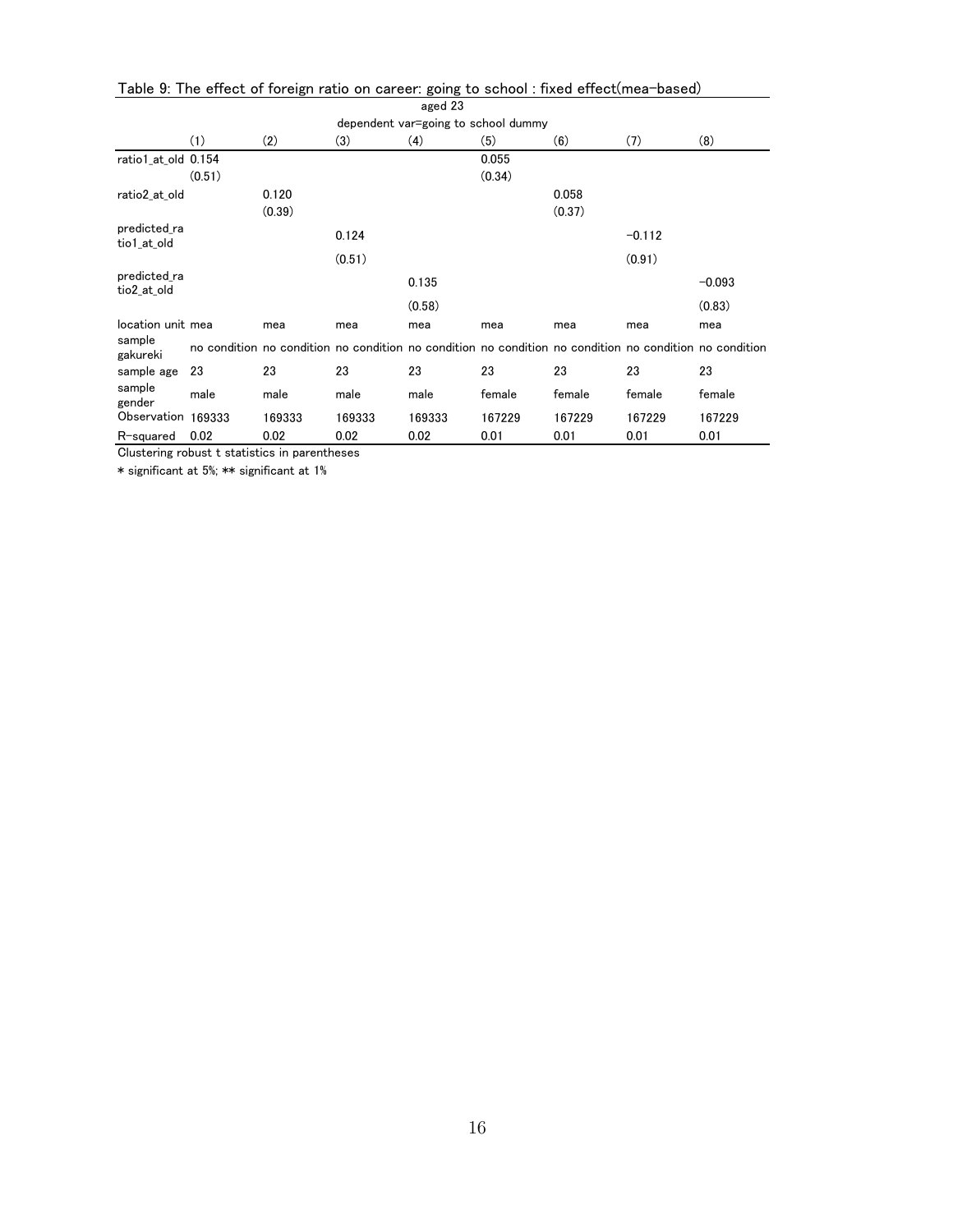### References

- [1] Fairlie, Robert W.; Meyer, Bruce D."The Effect of Immigration on Native Self-Employment ",National Bureau of Economic Research, Inc, NBER Working Papers: 7561 2000
- [2] George J. Borjas, Jeffrey Grogger, Gordon H. Hanson"Immigration and African-American Employment Opportunities: The Response of Wages, Emloyment, and Incarnation to Labor Supply Shocks", NBER Working Paper No. 12518
- [3] Borjas, George. "The Economics of Immigration." Journal of Economic Literature, December 1994, 32(4), pp. 1667-1717.
- [4] Borjas, George; Freeman, Richard and Katz, Lawrence. "Searching for the Effect of Immigration on the Labor Market." American Economic Review, May 1996 (Papers and Proceedings), 86(2), pp. 246 -5 1. .
- [5] Borjas, George; Freeman, Richard and Katz, Lawrence, "How Much Do Immigration and Trade Affect Labor Market Outcomes?" Brookings Papers on Economic Activity 1997, (I), pp. 1-67.
- [6] Butcher, Kristin F. and Card, David. "Immigration and Wages: Evidence from the 1980's." American Economic Review, May 1991 (Papers and Proceedings), 81(2), pp. 292-96.
- [7] Butcher, Kristin F. and DiNardo, John. "The Immigrant and Native-Born Wage Distributions: Evidence from United States Censuses." National Bureau of Economic Research (Cambridge, MA) Working Paper, No. 6630, July 1998.
- [8] Card, David. "The Impact of the Mariel Boatlift on the Miami Labor Market." Industrial and Labor Relations Review, January 1990, 43(2), pp. 245-57.